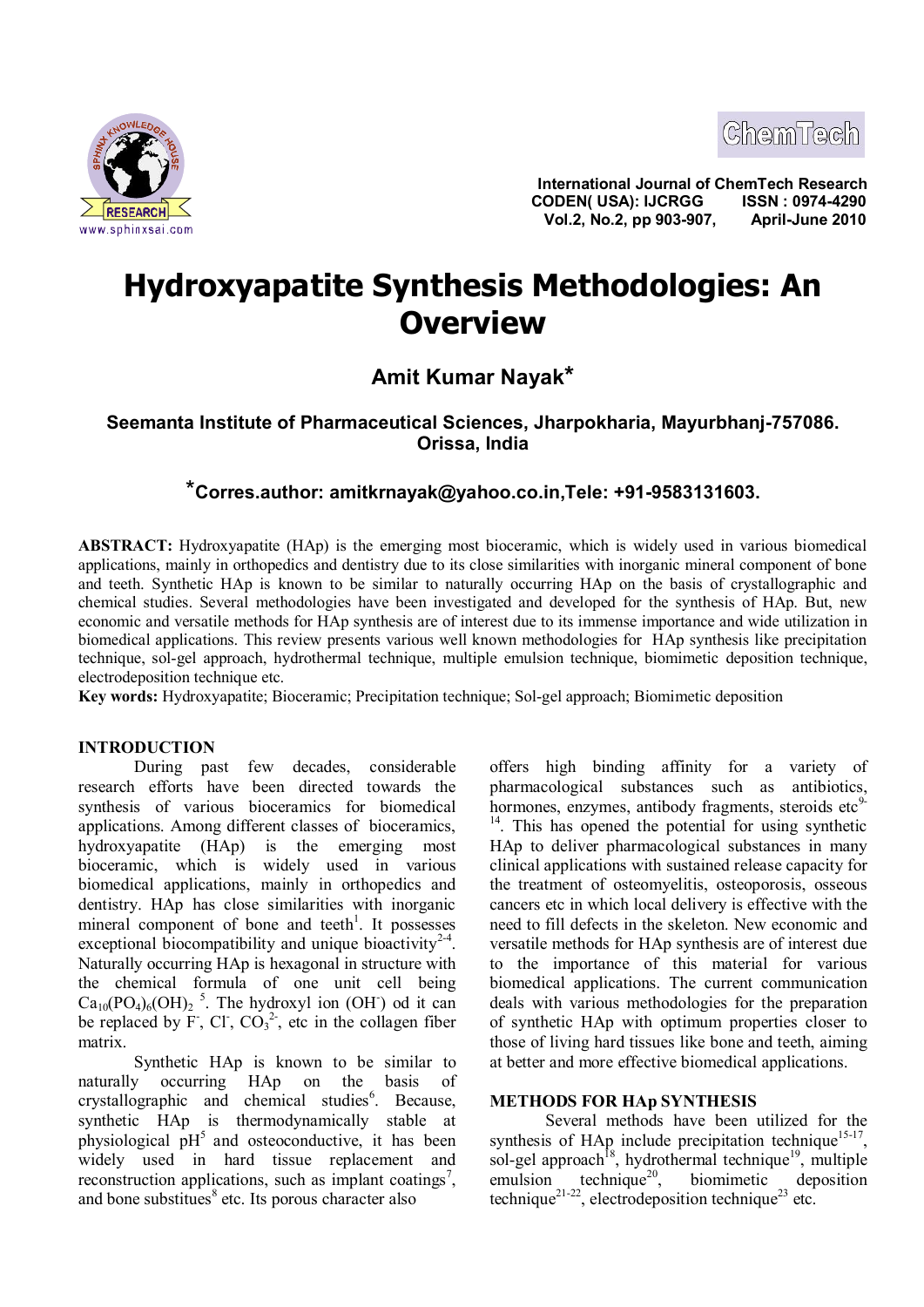## **Precipitation technique:**

The most popular and widely researched technique for synthesis of HAp is precipitation technique. This technique is also called as wet precipitation or chemical precipitation or aqueous precipitation. This technique is chosen widely to synthesize HAp in contrast to other techniques. Because, relatively large amount of HAp can be produced by precipitation technique in absence of organic solvents at a reasonable  $\cos$ <sup>15</sup>.

This precipitation reaction for synthesis of HAp was first proposed by Yagai and Aoki, as indicated by Bouyer et  $al^{24}$ . Calcium hydroxide  $[Ca(OH)<sub>2</sub>]$  and orthophosphoric acid  $[H<sub>3</sub>PO<sub>4</sub>]$  were starting materials of this reaction (equation 1). The only byproduct of this reaction was water and the reaction involved no foreign elements.

10 Ca(OH)<sub>2</sub> + 6 H<sub>3</sub>PO<sub>4</sub>  $\rightarrow$  Ca<sub>10</sub>(PO<sub>4</sub>)<sub>6</sub>(OH)<sub>2</sub> + 18 H2O……….(1)

The size, shape and surface area of the HAp particles obtained by this reaction are very sensitive to the orthophosphoric acid addition rate and the reaction temperature. The orthophosphoric acid addition rate is strongly linked to the pH obtained at the end of the synthesis, and also to the suspension stabilization. The reaction temperature determines whether the synthetic HAp crystals are monocrystalline or polycrystalline. HAp particles synthesized at low temperature  $(< 60^{\circ}C$ ) are monocrystalline<sup>25</sup>.

Santos et al<sup>15</sup> has stated another two reactions for the synthesis of HAp by precipitation technique. In one of them, ammonium phosphate  $[(NH_4)_2, HPO_4]$  and  $Ca(OH)_2$  were starting materials (equation 2). Whereas in another reaction approaches, calcium hydrogen phosphate  $[Ca(H_2PO_4)_2,H_2O]$  and  $Ca(OH)_2$  were starting materials (equation 3). The pH was monitored in both cases, but not corrected. In the first reaction, the temperature of HAp synthesis was maintained at 40°C and in the second, synthesis was done at room temperature. A higher temperature was used to enhance the reaction kinetics of HAp formation and to improve  $Ca(OH)$ , dissolution, although the HAp precipitation also have occurred at room temperature.

 $10 \text{ Ca(OH)}_{2}$  + 6 (NH<sub>4</sub>)<sub>2</sub>.HPO<sub>4</sub>  $\rightarrow$  Ca<sub>10</sub>(PO<sub>4</sub>)<sub>6</sub>(OH)<sub>2</sub> + 6  $H_2O + 12 \text{ NH}_4OH$  ……….(2)

7 Ca(OH)<sub>2</sub> + 3 Ca(H<sub>2</sub>PO<sub>4</sub>)<sub>2</sub>.H<sub>2</sub>O  $\rightarrow$  Ca<sub>10</sub>(PO<sub>4</sub>)<sub>6</sub>(OH)<sub>2</sub> +  $15 H<sub>2</sub>O$  …  $(3)$  Synthetic

HAp nanoparticles can be prepared by precipitation technique under stirring at room temperature and pH, 10, as stated by Manuel et  $al^{17}$ . The  $H_3PO_4$  was added to  $Ca(OH)_2$  until  $Ca/P = 1.67$  is maintained. Crystallization started after NH4OH addition. Crystal growth was allowed for 24 hours and sinteration performed at 1000°C for 1 hour.

Jarcho et  $al<sup>1</sup>$  has proposed an another possibility of precipitation method, which involves a wet chemical reaction of calcium nitrate  $[Ca(NO<sub>3</sub>)<sub>2</sub>$ .  $4H<sub>2</sub>O$ , with  $(NH<sub>4</sub>)<sub>2</sub> HPO<sub>4</sub>$ . The grain size of the synthesized HAp by this reaction can be controlled by changing the reaction time and temperature<sup>26</sup>. Specifically to obtain HAp with grain sizes  $\leq 100$  nm, the solution requires continuous stirring at room temperature for  $2\overline{4}$  hours<sup>25</sup>.

Janackovic et  $al^{27}$  modified based on the homogeneous precipitation technique using the following reaction (equation 4):

 $Ca(EDTA)^{2-} + 3/5 HPO4^{2-} + 2/5 H<sub>2</sub>O \rightarrow 1/10$  $Ca_{10}(PO_4)_{6}(OH)_{2} + HEDTA^{3-} + 1/5 \text{ OH}$ .....(4)

The modification developed constituted of the addition of urea for precipitation instead of NaOH, which led to more homogenous precipitation and further transformation to HAp due to pH changes for urea hydrolysis. The reaction temperature varied between 125°C and 160°C.

## **Sol-gel approach:**

The sol-gel approach is an effective method for the synthesis of nanophasic HAp, due to the possibility of a strict control of process parameters<sup>28</sup>. This method offers a molecular level mixing of the calcium and phosphorous, which is capable of improving the chemical of resulting HAp to a significant extent. Only limited attempts have been reported on the sol-gel processing for the HAp materials<sup>29-30</sup>. It has been reported that the  $HAp$ materials synthesized by sol-gel process are efficient to improve the contact and stability at the artificial/natural bone interfaces in both *in vitro* and *in vivo* environment<sup>31</sup>.

A number of calcium and phosphorous precursor combinations were employed for sol-gel synthesis of HAp. Again, chemical activity and the temperature required to form the apatite structure depends largely on the chemical nature of the precursors. Balamurugan et al<sup>28</sup> used Ca(NO<sub>3</sub>)<sub>2</sub>. 4H<sub>2</sub>O and triethyl phosphate as calcium and phosphorous precursor respectively, when the stoicheometric Ca/P ratio 1.67 was maintained. The synthesized HAp powders were dried and calcinated at different temperatures up to  $900^{\circ}$ C. Brendel et al<sup>32</sup> synthesized HAp at low temperature (400 $^{\circ}$ C) using Ca(NO<sub>3</sub>)<sub>2</sub>.  $4H<sub>2</sub>O$  and phenyl diclorophosphite  $[C<sub>6</sub>H<sub>5</sub>PCl<sub>2</sub>]$  as precursors. But, the resulting HAp had low purity and poor crystallinity. Further increase in temperature up to 900°C resulted in a pure, well-crystallized HAp phase. Takahashi et al<sup>33</sup> developed a sol-gel route for synthesis of HAp using  $Ca(NO<sub>3</sub>)<sub>2</sub>$ . 4H<sub>2</sub>O and phosphonoacetic acid  $[HOOCCH<sub>2</sub>PO(OH)<sub>2</sub>]$  in an aqueous solution at 700°C. The crystallinity was improved with the increasing of temperature up to 1100 $^{\circ}$ C. In an another approach, Vijayalakshmi et al<sup>34</sup> synthesized microcrystalline HAp powders from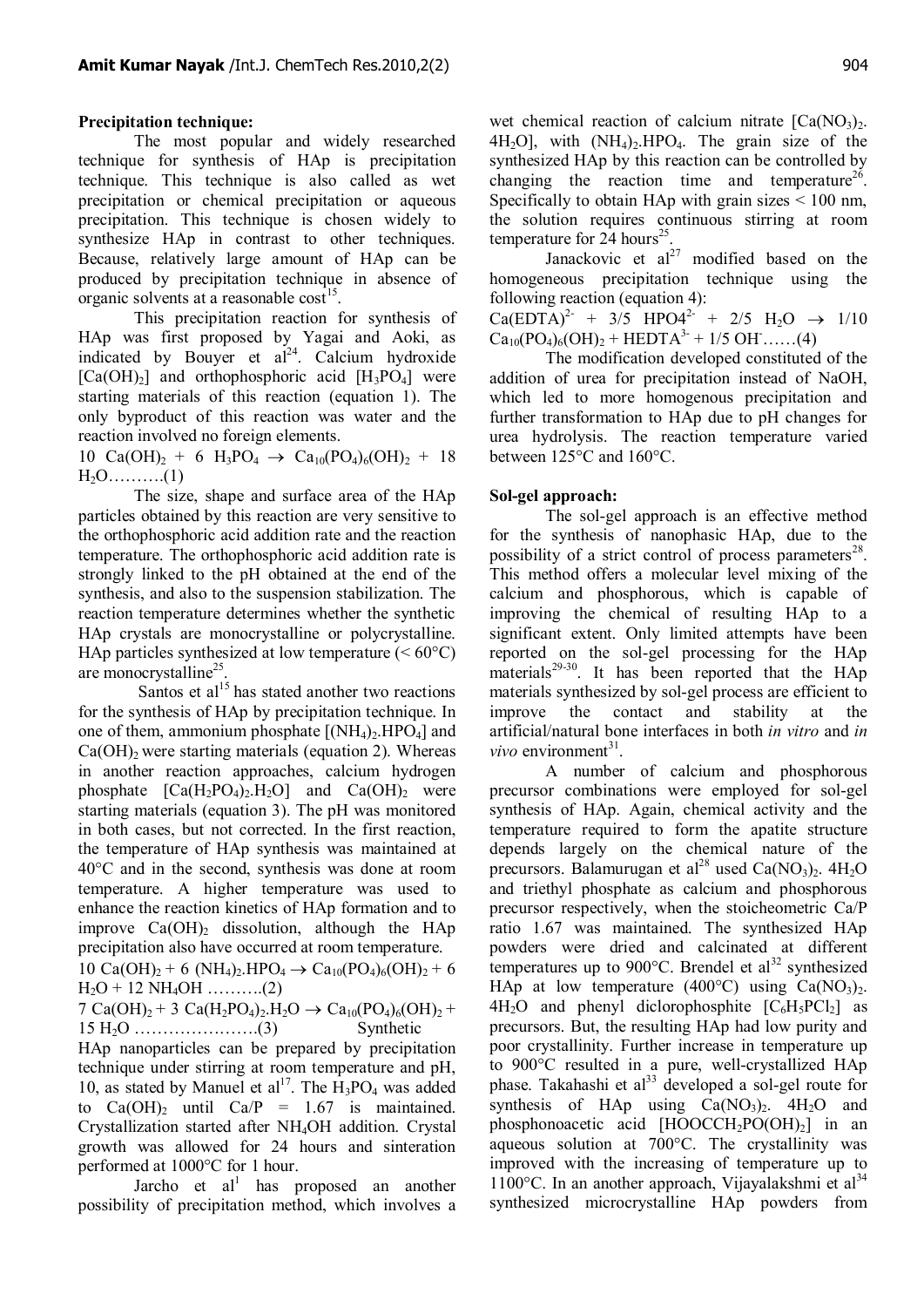calcium acetate and triethyl phosphate in water and ethanol medium. Haddow et  $al<sup>35</sup>$  used calcium acetate together with various phosphorous precursors, i.e. phosphoric acid [H3PO4], phosphorous pentoxide  $[P_2O_5]$  and triethyl phosphite for HAp coating. Among them, the HAp coating using calcium acetate and triethyl phosphate showed the best result. The temperature required to form an apatite phase was > 600°C

#### **Hydrothermal technique:**

In the  $20<sup>th</sup>$  century, the hydrothermal technique for synthesis of materials was clearly identified as an important technology<sup>36</sup> and using this technology various ceramic materials including HAp can be synthesized. Hydrothermal synthesis is a process that utilizes single or heterogeneous phase reactions in aqueous at elevated temperature  $(T > 25^{\circ}C)$  and pressure  $(P > 100 \text{ kPa})$  to crystallize ceramic materials  $directly$  from solutions<sup>36</sup>. However, with the hydrothermal treatment, the Ca/P ratio for the precipitates improves with the increase in hydrothermal pressure or temperature<sup>37</sup>.

Manafi et al<sup>19</sup> synthesized HAp by dissolving CaHPO<sub>4</sub>. 2H<sub>2</sub>O/NaOH/distilled water, followed by adding 2-3 gm cetyl trimethyl ammonium bromide (CTAB). The hydrothermal synthesis was conducted at 150°C for 2 hours in an electric oven.

## **Multiple emulsion technique:**

Kimura<sup>20</sup> developed an alternative approaches for HAp synthesis by interfacial reaction in a multiple emulsion. The multiple emulsion was a w/o/w emulsion, made of dipotassium hydrogen phosphate  $[K<sub>2</sub>HPO<sub>4</sub>]$  solution as an inner aqueous phase, benzene as an oil phase, and  $Ca(NO<sub>3</sub>)<sub>2</sub>$ .  $4H<sub>2</sub>O$  as an outer aqueous phase. The interfacial reaction was carried out at 323 K for 24 hours. The crystalline phase was varied with an initial pH of the inner aqueous phase, and a single HAp was synthesized at an initial pH of 12. The synthesized products were composed of porous microspheres of less than 3  $\mu$ m in size. This method has some advantages<sup>20</sup>. A common stirred tank is sufficient to be used as reactor, and therefore, any special apparatus is unnecessary. Low synthesis temperature around room temperature are usable.

#### **Biomimetic deposition technique:**

Metastable synthetic body fluid (SBF) with an organic salt composition similar to that of human body fluid (blood plasma), facilitate the spontaneous nucleation and growth of nanosized, carbonated and 'bone-mimic' HAp at physiological pH and temperature. Thamaraiselvi et  $al^{22}$  synthesized biomimetic HAp from  $Ca(NO<sub>3</sub>)<sub>2</sub>$ . 4H<sub>2</sub>O and  $(NH_4)$ . HPO<sub>4</sub>, dissolved in SBF at 37<sup>o</sup>C.

**Table 1: Ion concentrations of SBF solutions<sup>22</sup>**

| <b>Ions</b>                   | <b>Concentration, mM</b> |
|-------------------------------|--------------------------|
| $N\overline{a}$ <sup>+</sup>  | 142.00                   |
| Cl <sup>2</sup>               | 125.00                   |
| HCO <sub>3</sub>              | 27.00                    |
| $K^+$                         | 5.00                     |
| $Ca^{2+}$                     | 2.50                     |
| HPO <sub>4</sub> <sup>2</sup> | 1.00                     |
| $SO_2^2$                      | 0.50                     |
| $\overline{Mg^{2+}}$          | 1.50                     |

The SBF is prepared according to the chemical composition of human body fluid, with various ion concentrations nearly similar to the inorganic constituent of human blood plasma. The ion concentrations of SBF solution is given in Table 1. Metastable SBF has been proven to generate the growth of carbonated and 'bone-mimetic' apatite on various orthopaedic and dental biomaterials like silica, titania, bioglass etc at physiological pH and temperature $38-40$ . The formation of apatite layer by this biomimetic deposition process on several orthopaedic and dental biomaterials was proven to promote *in vitro* cell differentiation in mineralized chondrocyte cell culture system $41$  and induce osteogenic cell differentiation with subsequent bone-matrix apposition, which allows a strong bonding with bone $42$ .

Using this method, various porous implants can be coated with nanosized carbonated HAp biomimmetically by immerging implants in  $SBF<sup>43</sup>$ . The nature of the HAp coating, via its microstructure, its dissolution rate and its specific interactions with body fluids, can influence the osteogenecity of the coating as well as the bone remodeling process.

#### **Electrodeposition technique:**

Ultrafine-grained, nanophase HAp coating can be synthesized by electrodeposition from dilute electrolytes  $\text{[Ca}^{2+}\text{]} = 6.1 \times 10^{-4} \text{ M}, \text{[PO}_4^{3-}\text{]} = 3.6 \times 10^{-4}$ M at physiological  $pH^{23}$ . The precursors used for the electrodeposition of HAp coatings were  $Ca(NO<sub>3</sub>)<sub>2</sub>$  and NH4H2PO4. Sodium nitrate NaNO3 was used to improve the electrolytes ionic strength. Manso et  $al<sup>44</sup>$ investigated the growth of HAp coating induced by constant anodic voltages (2-4 V) in an alkaline electrolyte.

#### **CONCLUSION**

It can be concluded that HAp can be synthesized by various methods like precipitation technique, sol-gel approach, hydrothermal technique, multiple emulsion technique, biomimetic deposition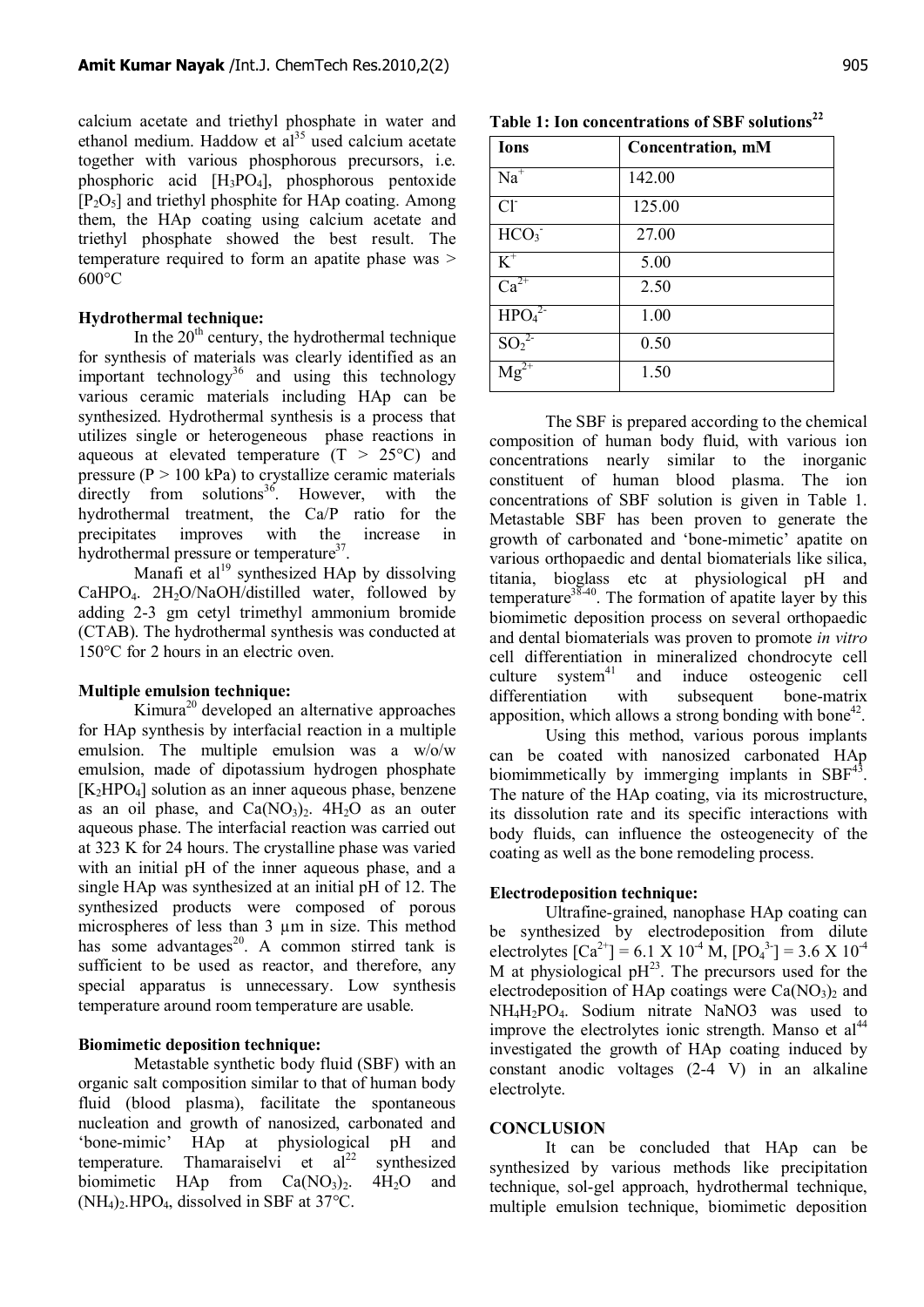technique, electrodeposition technique etc. Scientists and researchers are engaged in solving various challenges related with synthesis HAp with optimum properties for the use in various biomedical

#### **REFERENCES**

- 1. Jarcho M, Kay JF, Gumar KI, Doremus RH, Drobeck HP. Tissue, cellular and subcellular events at a bone ceramic hydroxyapatite interface. J Biosci Bioeng. 1977; 1: 79-92.
- 2. Bagambisa FB, Joos U. Preliminary studies on the phemomenological behaviors of osteoblasts cultured on hydroxyapatite ceramics. Biomaterials. 1990; 11: 50-56.
- 3. Wang M. Developing bioactive composite materials for tissue replacement. Biomaterials. 2003; 23: 2133-2151.
- 4. Chen QZ, Wong CT, Lu WW, Cheung KMC, Leong JCY, Luk KDK. Strengthening mechanisms of bone-bonding to crystalline hydroxyapatite *invivo*. Biomaterials. 2004; 25: 4243-4254.
- 5. Nath S, Basu B, Sinha A. A comparative study of conventional sintering with microwave sintering of hydroxyapatite synthesized by chemical route. Trends Biomater Artif Org. 2006; 19(2): 93-98.
- 6. Posner AS. The structure of bone apatite surfaces. J Biomed Mater Res. 1985; 19: 241-250.
- 7. Jaffe WL, Scott DF. Total hip arthroplasty with hydroxyapatite-coated prosthesis. J Bone Jt Surg. 1996; 78A: 1818-1934.
- 8. Oonishi H. Orthopaedic applications of hydroxyapatite. Biomaterials. 1991; 12: 171-178.
- 9. Netz DJA, Sepulveda P, Pandolfelli VC, Spadaro ACC, Alencastre JB, Bentley MVLB, Marchetti JM. Potential use of gelcasting hydroxyapatite porous ceramic as an implantable drug delivery system. Int J Pharm. 2001; 213: 117-125.
- 10. Zafirau W, Parker D, Billotte W, Bajpai PK. Development of ceramic device for the continuous local delivery of steroids. Biomed Sci Instrum. 1996; 32: 63-70.
- 11. Slosarczyk A, Szymura-Oleksiak J, Mycek B. The kinetics of pentoxifylline release from drug-loaded hydroxyapatite implants. Biomaterials. 2000; 21: 1215-1221.
- 12. Nayak AK, Bhattacharya A, Sen KK. Hydroxyapatite-antibiotic implantable minipellets for bacterial bone infections using precipitation technique: Preparation, characterization and invitro antibiotic release studies. J Pharm Res. 2010; 3(1): 53-59.
- 13. Pham HH, Luo P, Genin F, Dash AK. Synthesis and characterization of hydroxyapatiteciprofloxacin delivery systems by precipitation and

applications. We expect that, with continuous research efforts they will develop various novel and economic synthesis methodologies of HAp for the near future.

spray drying technique. AAPS PharmSci Tech. 2002; 3(1): article 1.

- 14. Abrams LB, Bajpai PK. Sustained release of heparin using hydroxyapatite. The  $20<sup>th</sup>$  Annual Meeting of the Society for Biomaterials. Boston, MA, USA. 1994; April 5-9: 165.
- 15. Santos MH, de Oliveira M, de Freitas Souza P, Mansur HS, Vasconcelos WL. Synthesis control and characterization of hydroxyapatite prepared by wet precipitation process. Mater Res. 2004; 7(4): 625-630.
- 16. Manuel CM, Ferraz MP, Monteiro FJ. Nanoapatite and microporous structures of hydroxyapatite. Proceeding of the 17<sup>th</sup> European Society of Biomaterials. Barcelona, Spain. 2002: T 153.
- 17. Manuel CM, Ferraz MP, Monteiro FJ. Synthesis of hydroxyapatite and tri calcium phosphate nanoparticles. Preliminary Studies. Key Eng Mater. 2003; 240-242: 555-58.
- 18. Chai CS, Ben-Nissan B. Bioactive nanocrystalline sol-gel hydroxyapatite coatings. J Mater Sci: Mater Med. 1999; 10: 465-469.
- 19. Manafi SA, Joughehdoust S. Synthesis of hydroxyapatite nanostructure by hydrothermal condition for biomedical application. Iranian J Pharm Sci. 2009; 5(2): 89-94.
- 20. Kimura I. Synthesis of hydroxyapatite by interfacial reaction in a multiple emulsion. Res Lett Mater Sci. 2007; Article ID 71284: 1-4.
- 21. Tas AC. Synthesis of biomimetic Cahydroxyapatite powders at 37 degrees C in synthetic body fluids. Biomaterials. 2000; 21: 1429-1438.
- 22. Thamaraiselvi TV, Prabakaran K, Rajeswari S. Synthsis of hydroxyapatite that mimic bone mineralogy. Trends Biomater Artif Org. 2006; 19(2): 81-83.
- 23. Shikhanzadeh M. Direct formation of nanophase hydroxyapatite on cathodically polarized electrodes. J Mater Sci: Mater Med. 1998; 9: 67- 72.
- 24. Bouyer E, Gitzhofer F, Boulos MI. Morphological study of hydroxyapatite nanocrystal suspension. J Mater Sci: Mater Med. 2000; 11: 523-531.
- 25. Ferraz MP, Monteiro FJ, Manuel CM. Hydroxyapatite nanoparticles: A review of preparation methodologies. J Appl Biomater Biomech. 2004; 2: 74-80.
- 26. Webster TJ, Ergun C, Doremus RH, Siegel RW, Bizios R. Enhanced functions of osteoblasts on